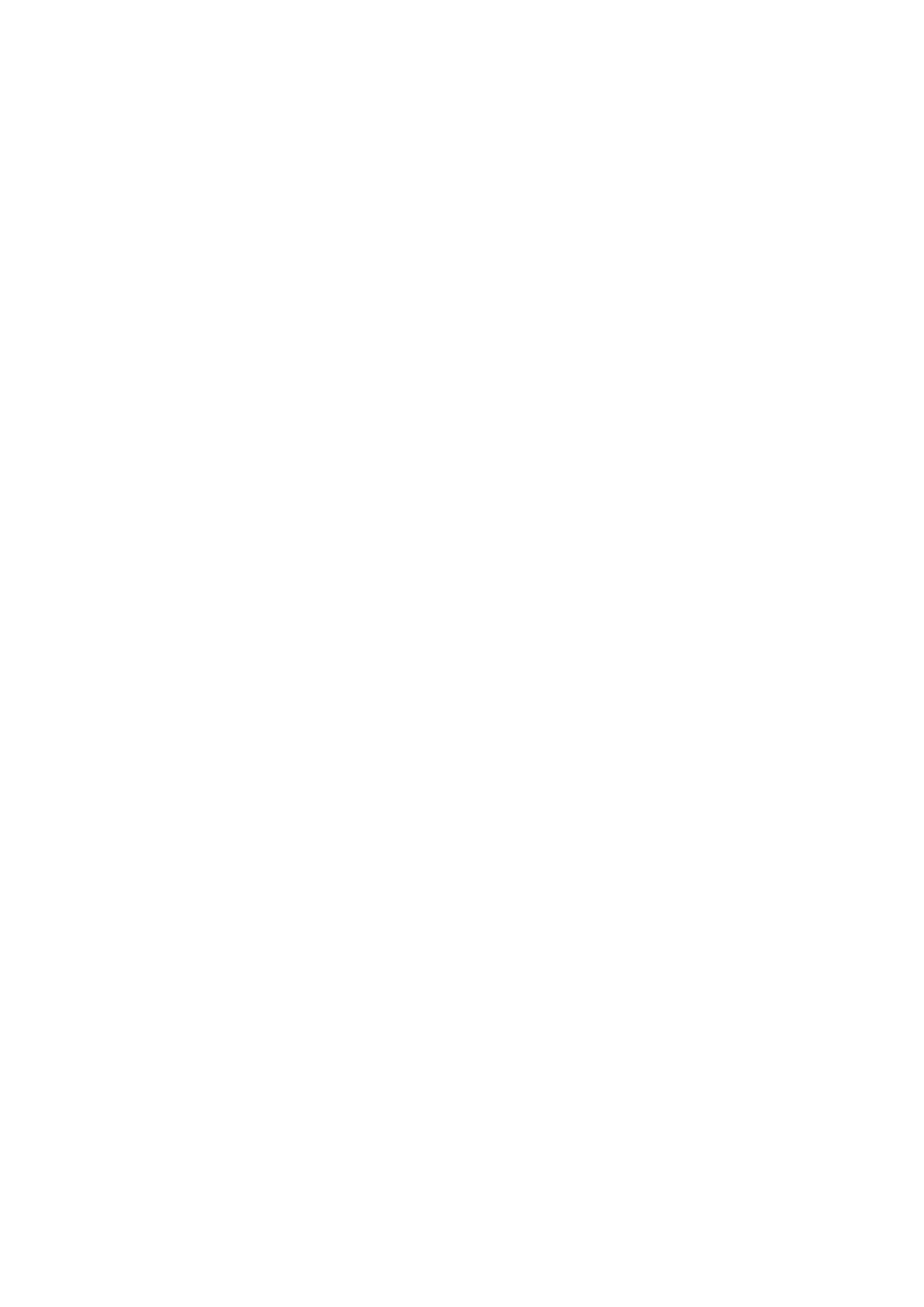*I certify that this public bill, which originated in the Legislative Assembly, has finally passed the Legislative Council and the Legislative Assembly of New South Wales.*

> *Clerk of the Legislative Assembly. Legislative Assembly, Sydney, , 2013*



New South Wales

# **Education Amendment (School Providers for Overseas Students) Bill 2013**

Act No , 2013

An Act to amend the *Education Act 1990* in relation to approving providers to provide courses at schools to overseas students; and for related purposes.

*I have examined this bill and find it to correspond in all respects with the bill as finally passed by both Houses.*

*Assistant Speaker of the Legislative Assembly.*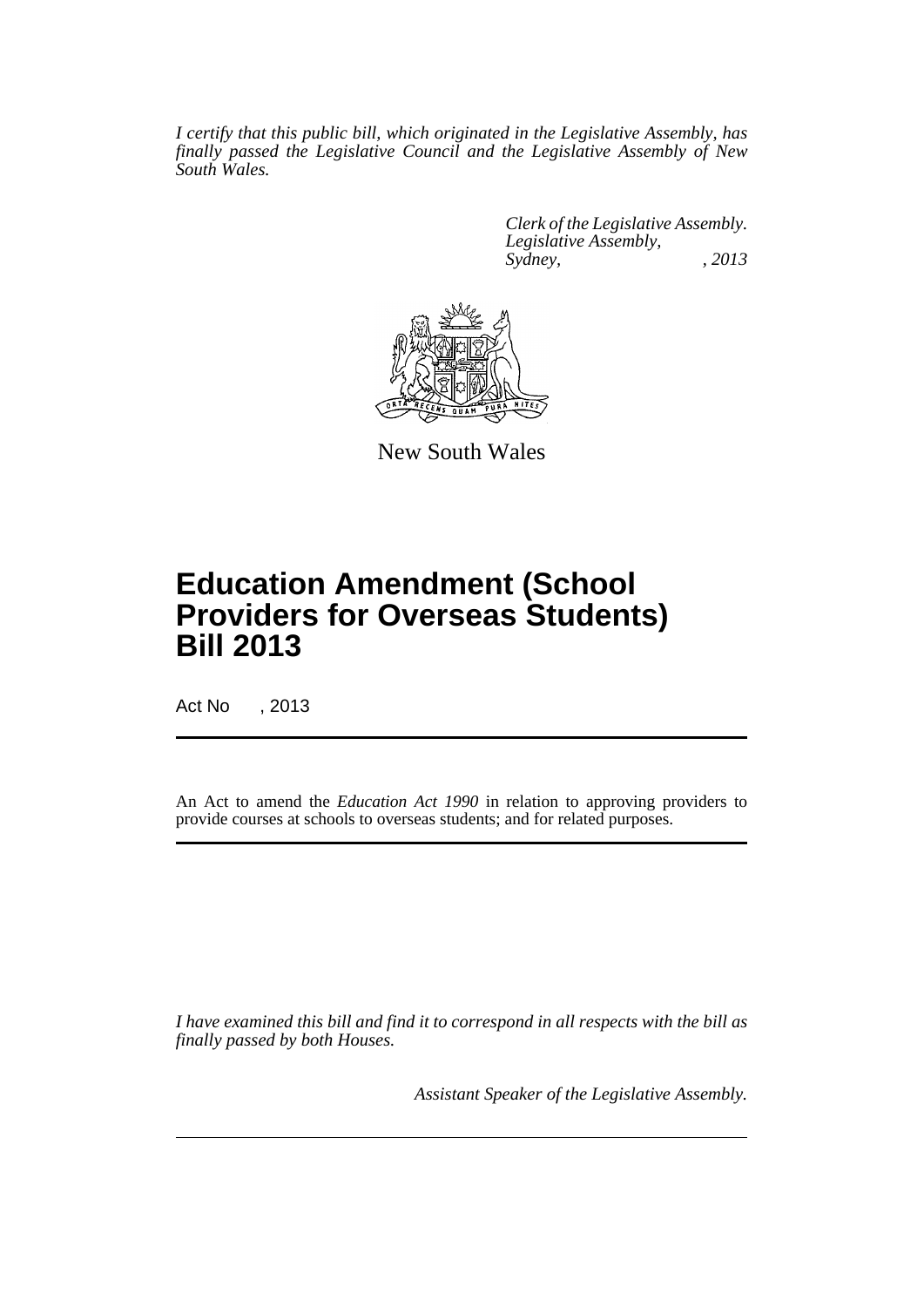## <span id="page-3-0"></span>**The Legislature of New South Wales enacts:**

## **1 Name of Act**

This Act is the *Education Amendment (School Providers for Overseas Students) Act 2013*.

# <span id="page-3-1"></span>**2 Commencement**

This Act commences, or is taken to have commenced, on 1 July 2013.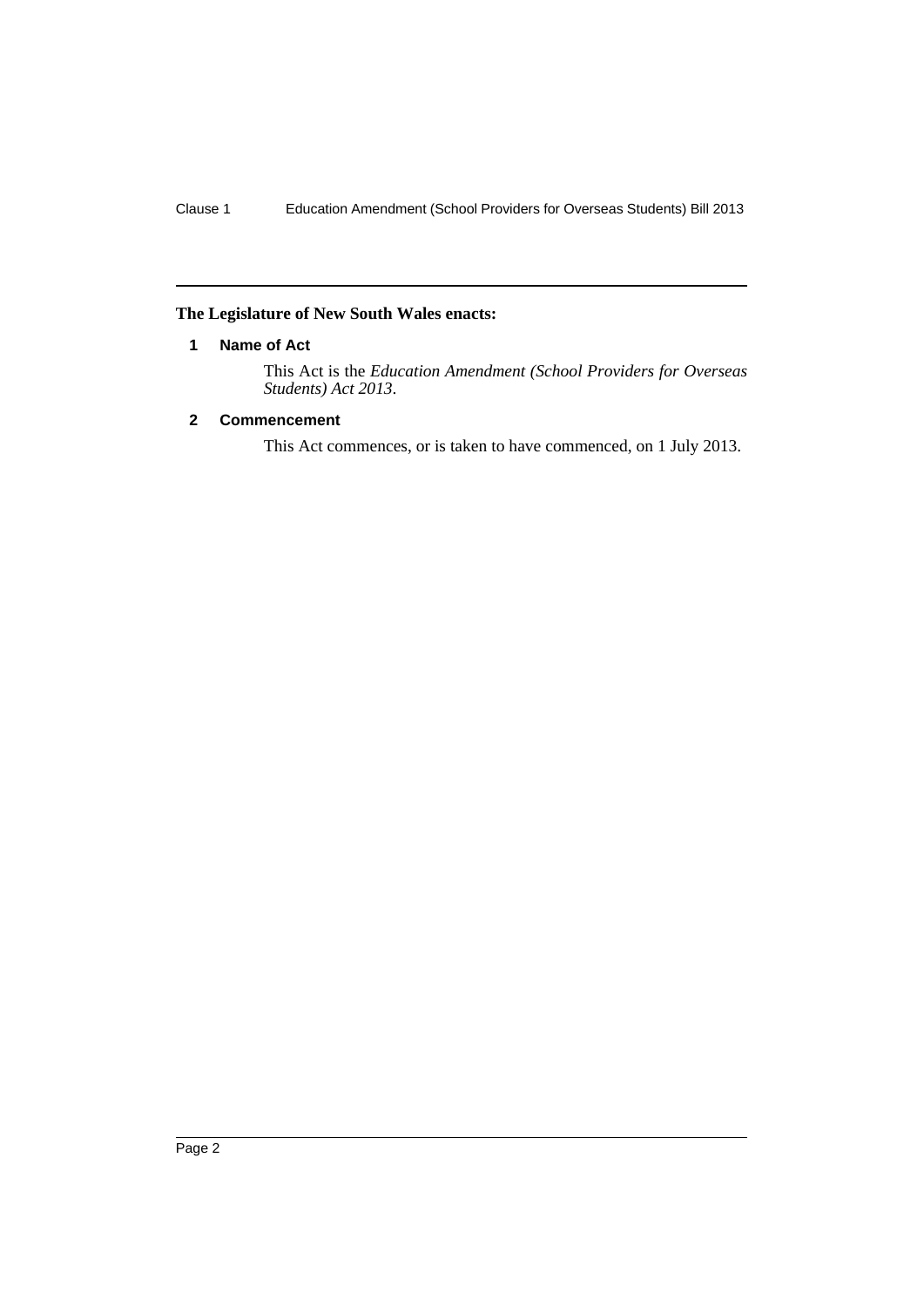Amendment of Education Act 1990 No 8 Schedule 1

# <span id="page-4-0"></span>**Schedule 1 Amendment of Education Act 1990 No 8**

# **[1] Section 3 Definitions**

Insert in alphabetical order in section 3 (1):

*Department* means the Department of Education and Communities.

**[2] Sections 3 (1) (definition of "Director-General"), 22A (1), 26D (1), 26L (2) (f) and 28 (5) (e)**

Omit "Department of Education and Training" wherever occurring. Insert instead "Department".

# **[3] Section 26C (1) (b) and (2) (c)**

Omit "Department of Education and Training" wherever occurring.

Insert instead "Department of Education and Communities".

# **[4] Part 7A**

Insert after Part 7:

# **Part 7A Approval to provide courses to overseas students**

**Note.** The approval by the Board of providers to provide courses at schools to overseas students forms the basis of the registration of those providers under the *Education Services for Overseas Students Act 2000* of the Commonwealth.

## **83A Interpretation**

In this Part:

*approval* means an approval of a provider granted by the Board under this Part.

*approved provider* means a provider who is for the time being approved by the Board under this Part to provide courses to overseas students.

*Commonwealth Act* means the *Education Services for Overseas Students Act 2000* of the Commonwealth.

*provider* has the same meaning as it has in the Commonwealth Act.

#### **83B Board responsible for approving providers**

For the purposes of the Commonwealth Act, the Board is responsible for approving providers to provide courses at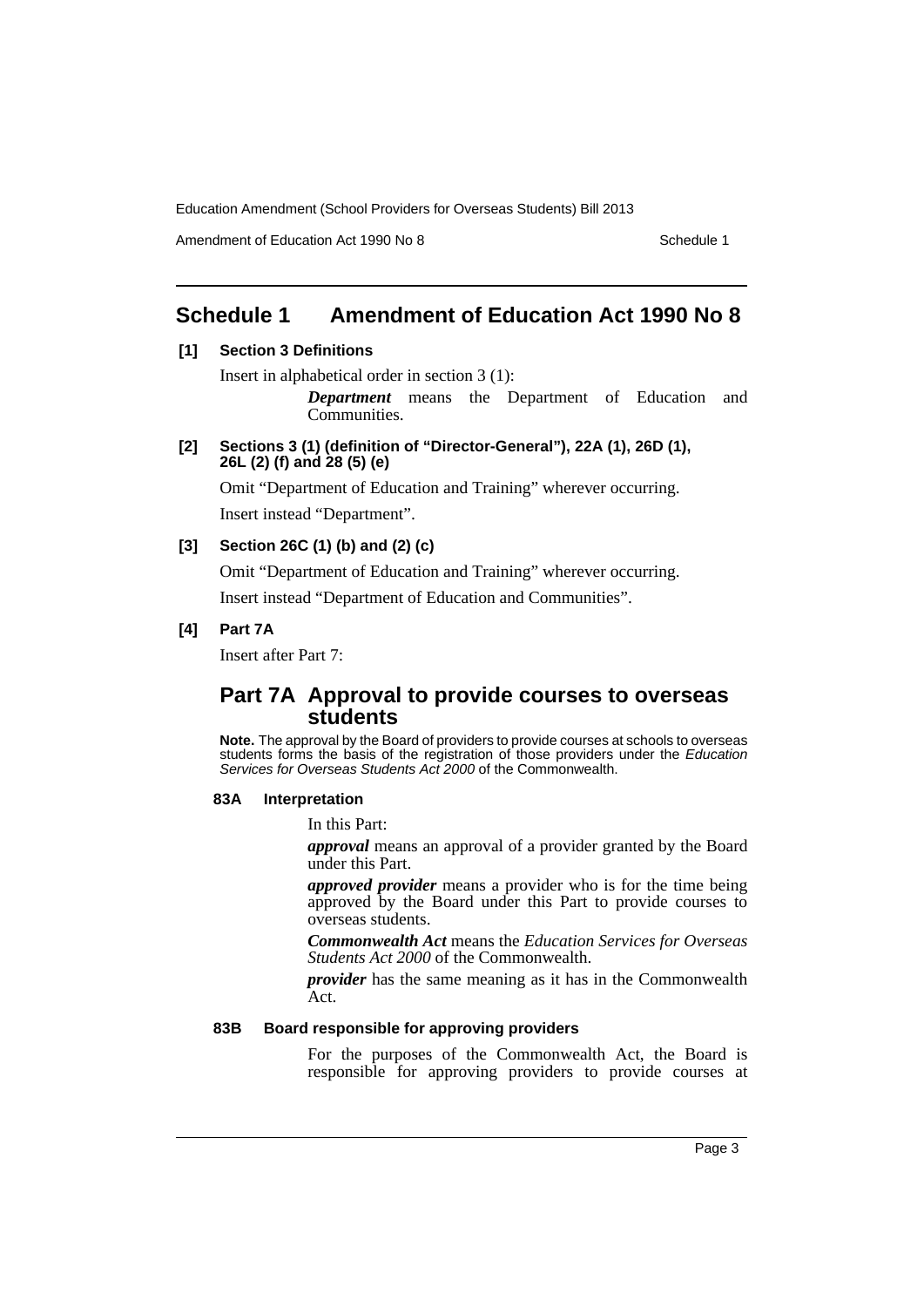Schedule 1 Amendment of Education Act 1990 No 8

government schools or non-government schools to overseas students who are enrolled at those schools.

**Note.** Accordingly, the Board is a designated authority for the purposes of the Commonwealth Act.

#### **83C Approval to provide courses to overseas students**

- (1) The Board may, on the application of a provider, approve the provider to provide courses at a government school or registered non-government school to overseas students enrolled at the school.
- (2) An approval may (according to the terms of the approval) apply to such courses generally, to specified classes of such courses or to a specified course or courses.
- (3) An application for approval must be in such form, and be accompanied by such fee, as the Board may determine.
- (4) The Board may require an applicant to furnish further information in relation to the application.
- (5) An approval has effect for such period as is specified in the approval, commencing on a date so specified.
- (6) Approval may be granted unconditionally or subject to such conditions (which may be imposed when the approval is granted or at any later time) as the Board determines.
- (7) Examples of the conditions that may be imposed include the following:
	- (a) conditions specifying the premises in or from which the courses to which the approval relates are to be conducted,
	- (b) conditions requiring the payment (including periodic payment while the approval remains in force) of fees to the Board in respect of the approval.
- (8) The Board must not refuse an application for approval except on the grounds that:
	- (a) the applicant has not furnished such further information in relation to the application as the Board requires, or
	- (b) the Board has reasonable grounds to believe that the applicant will not comply with the national code (within the meaning of the Commonwealth Act), or
	- (c) the Board is not satisfied that all relevant Commonwealth criteria are met.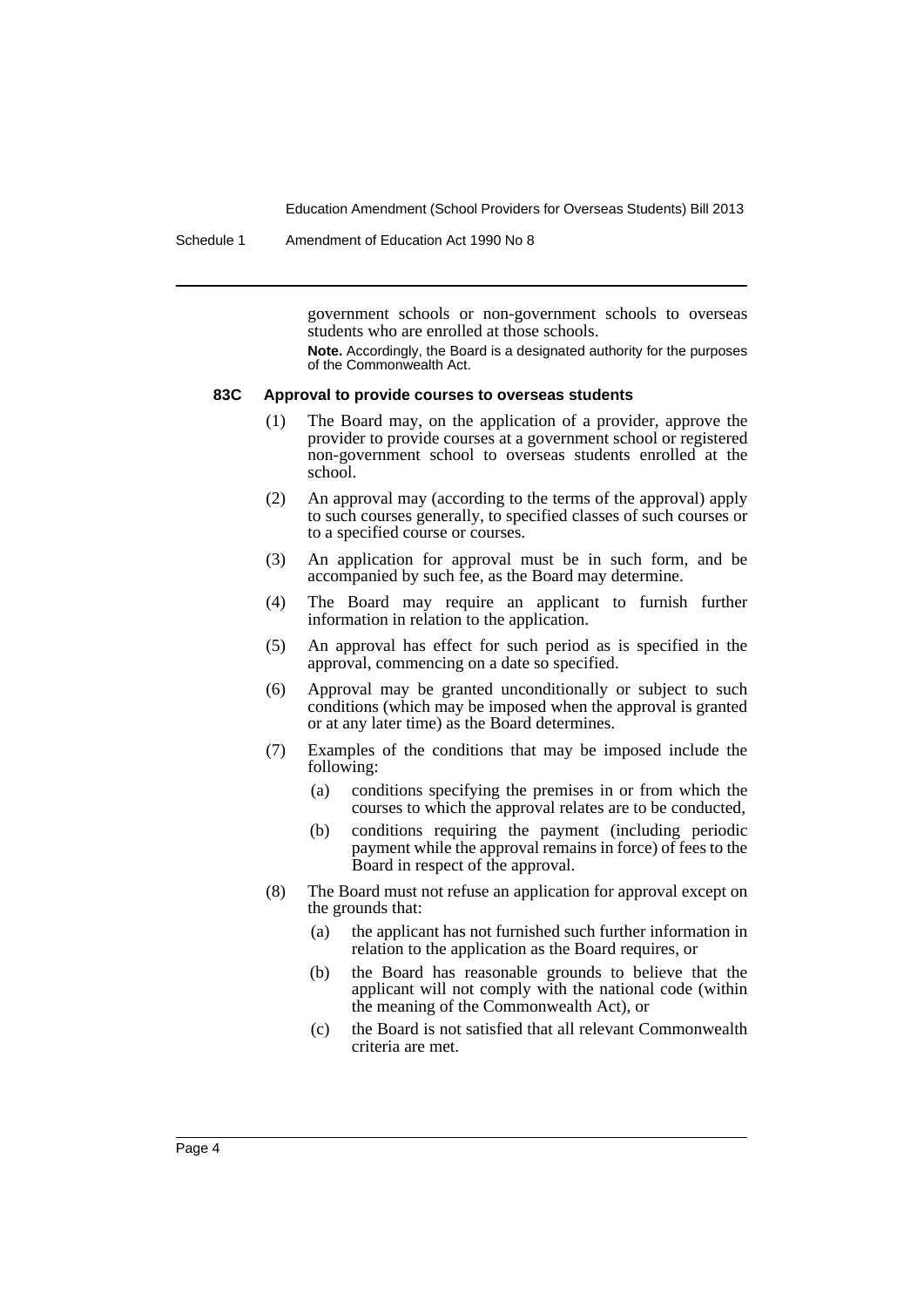Amendment of Education Act 1990 No 8 Schedule 1

(9) In this section, *relevant Commonwealth criteria*, in relation to an application for approval, means the criteria that the Board (in its role as a designated authority within the meaning of the Commonwealth Act) is required to certify as having been met for the purposes of recommending that the applicant be registered as a provider under the Commonwealth Act.

#### **83D Inspection of premises**

The Board may arrange for the premises of an approved provider, or any school at which an approved provider provides courses for overseas students, to be inspected by a Board inspector for the purposes of this Part, including for the purposes of monitoring compliance with the conditions of the provider's approval.

#### **83E Amendment, suspension or cancellation of approval**

- (1) The Board may, on its own motion or on the application of any person or body, do any of the following in relation to an approval:
	- (a) amend the approval so that it applies to different courses,
	- (b) revoke or amend any condition of the approval,
	- (c) impose additional conditions on the approval,
	- (d) suspend or cancel the approval.
- (2) The suspension of an approval may be lifted at any time by the Board. Before lifting the suspension, the Board may require the payment of a fee determined by the Board.
- (3) The Board may not suspend or cancel an approval except on one or more of the following grounds:
	- (a) the approved provider concerned requests the suspension or cancellation,
	- (b) the approved provider is no longer providing courses for overseas students,
	- (c) the approved provider has ceased to exist,
	- (d) the approved provider has contravened the Commonwealth Act, the national code (within the meaning of that Act) or a regulation under that Act,
	- (e) the Board has reasonable grounds to believe that one or more of the relevant Commonwealth criteria are not met,
	- (f) the approved provider has contravened this Part or a condition of the provider's approval.
- (4) In this section, *relevant Commonwealth criteria*, in relation to an approval, means the criteria that the Board (in its role as a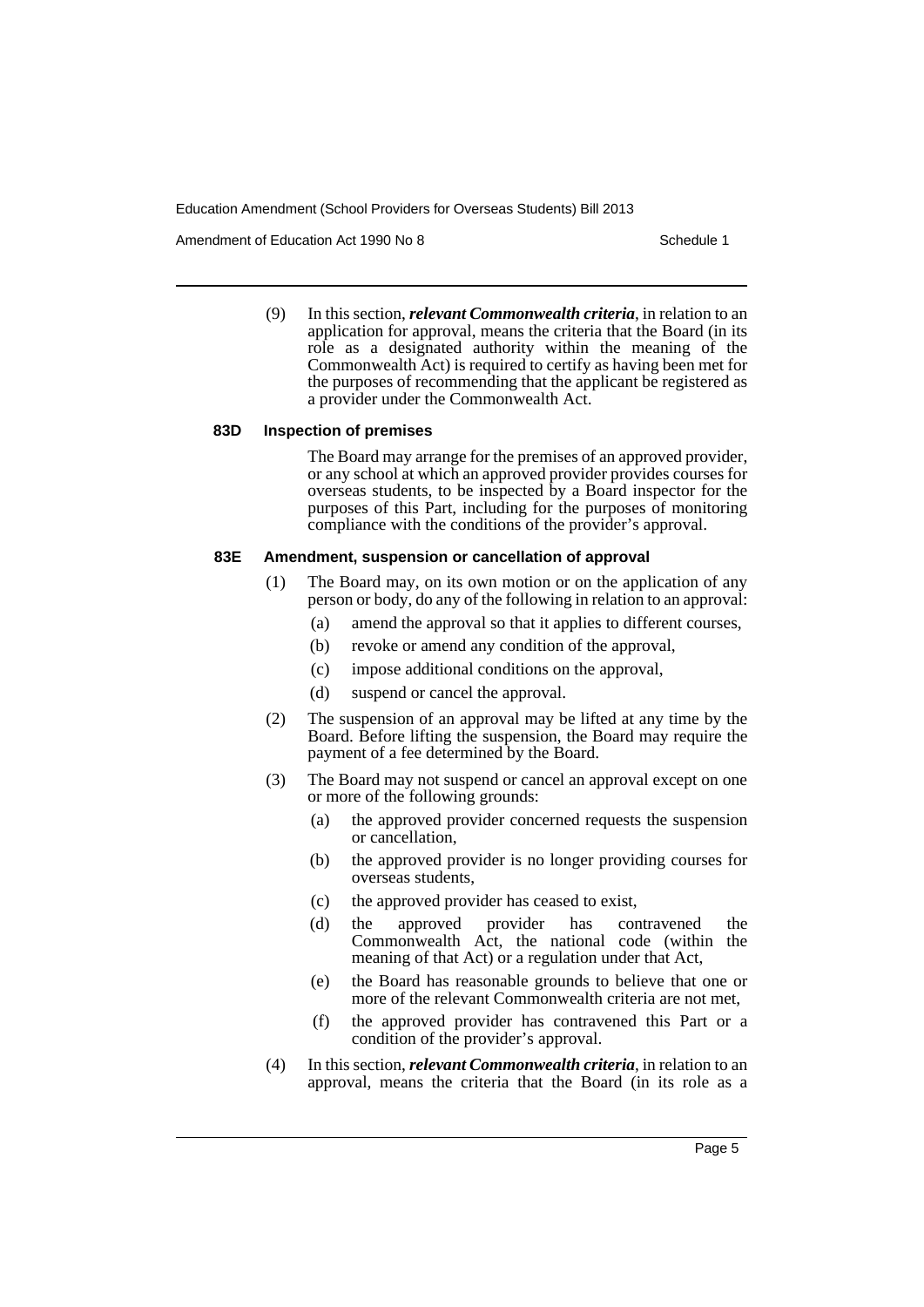Schedule 1 Amendment of Education Act 1990 No 8

designated authority within the meaning of the Commonwealth Act) would be required to certify as having been met if the Board were to recommend afresh that the provider concerned be registered as a provider under the Commonwealth Act.

#### **83F Requirements relating to approval decisions of Board**

- (1) Before the Board makes any decision under this Part, the Board must:
	- (a) cause written notice of the proposed decision to be given to the provider concerned, and
	- (b) give the provider a reasonable opportunity to make representations to the Board in relation to the proposed decision.
- (2) Subsection (1) (b) does not apply if the Board is of the opinion that it is in the public interest for the decision to have effect immediately.
- (3) In making a decision under this Part, the Board must have regard to any representations made under this section in relation to the proposed decision.
- (4) Notice of any decision under this Part by the Board, together with the reasons for the decision, must be given to the provider to which the decision relates.
- (5) This section does not apply to a decision to require a provider to provide further information in relation to an application for approval or a decision to grant such an application unconditionally.

#### **83G Offences relating to advertising of courses for overseas students**

- (1) A person must not falsely advertise or otherwise falsely represent that a person is or has been approved by the Board to provide a course to overseas students.
- (2) A person must not advertise or otherwise represent that a person will or is, or is likely, to be approved by the Board to provide a course to overseas students.

Maximum penalty: 200 penalty units.

#### **83H Information may be given to other bodies**

(1) The Board may disclose to any agency of the State or the Commonwealth or of any other State or Territory or, to the extent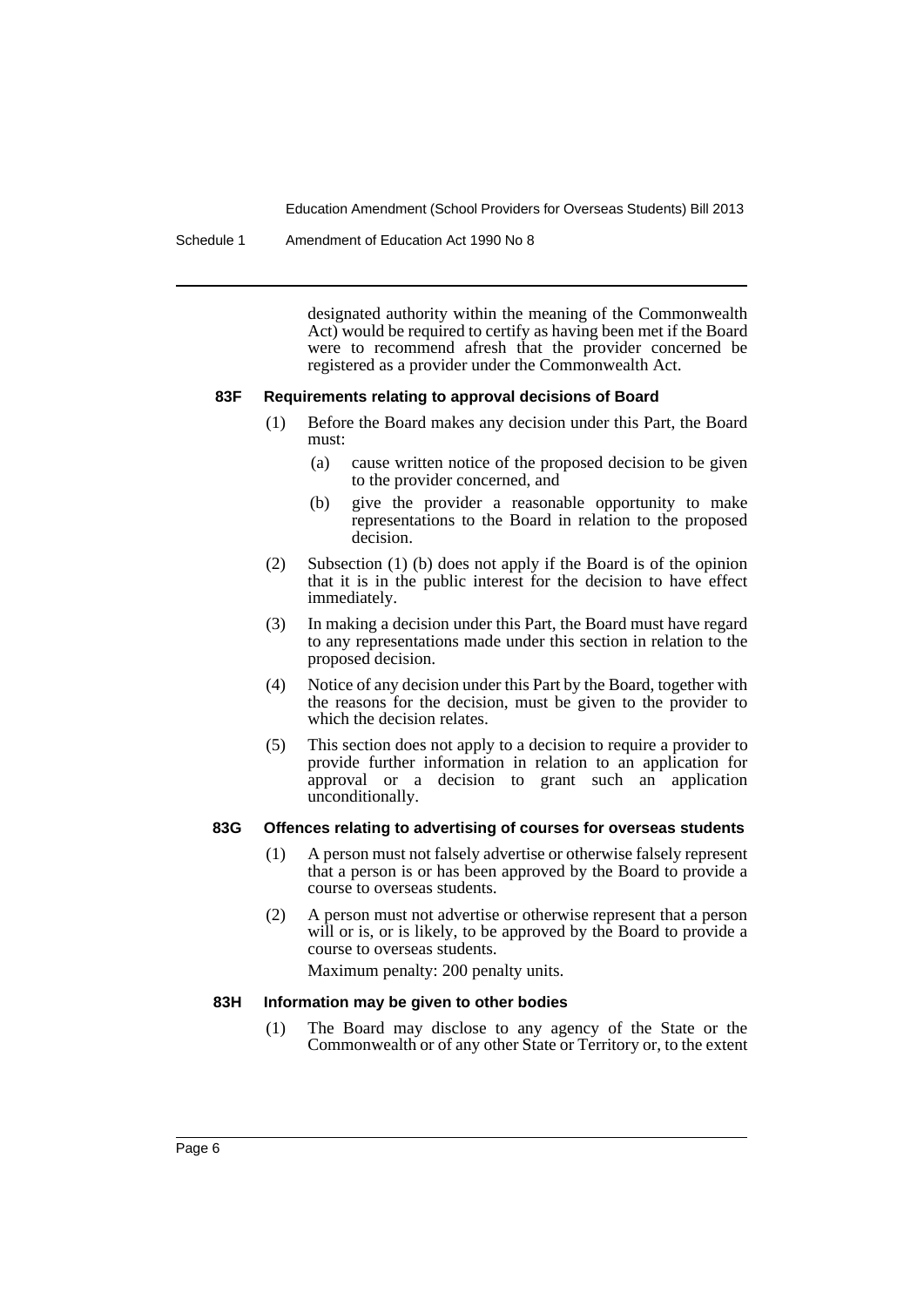Amendment of Education Act 1990 No 8 Schedule 1

authorised by the regulations, any other person any information the Board has about or arising from:

- (a) an application for approval under this Part, or
- (b) the approval of providers to provide courses to overseas students, or
- (c) any action taken by the Board in relation to an approved provider.
- (2) In disclosing any information in accordance with this section or under a provision of a corresponding law, the Board does not contravene any obligation, whether imposed by any other Act or law, not to disclose the information.
- (3) In this section, *corresponding law* means the law of the Commonwealth (including the Commonwealth Act), or of another State or Territory, relating to education or training.

#### **[5] Section 102 Functions of the Board**

Insert after section 102 (2) (b):

(b1) to approve providers to provide courses to overseas students under Part 7A,

#### **[6] Section 107 Applications for reviews of certain decisions**

Insert after section 107 (1) (e1):

- (e2) a decision of the Board:
	- (i) to refuse to grant approval under Part 7A, or
	- (ii) to impose conditions on, amend, suspend or cancel such an approval,

#### **[7] Section 108 Determination of application by the Tribunal**

Insert after section 108 (2):

(3) This section does not apply in relation to a decision of the Board under Part 7A.

**Note.** Accordingly, sections 63 and 65 of the *Administrative Decisions Tribunal Act 1997* apply.

# **[8] Section 109 Failure of Board to make a recommendation or decision**

Insert after section 109 (1) (c):

(d) an application to the Board for approval to provide courses to overseas students.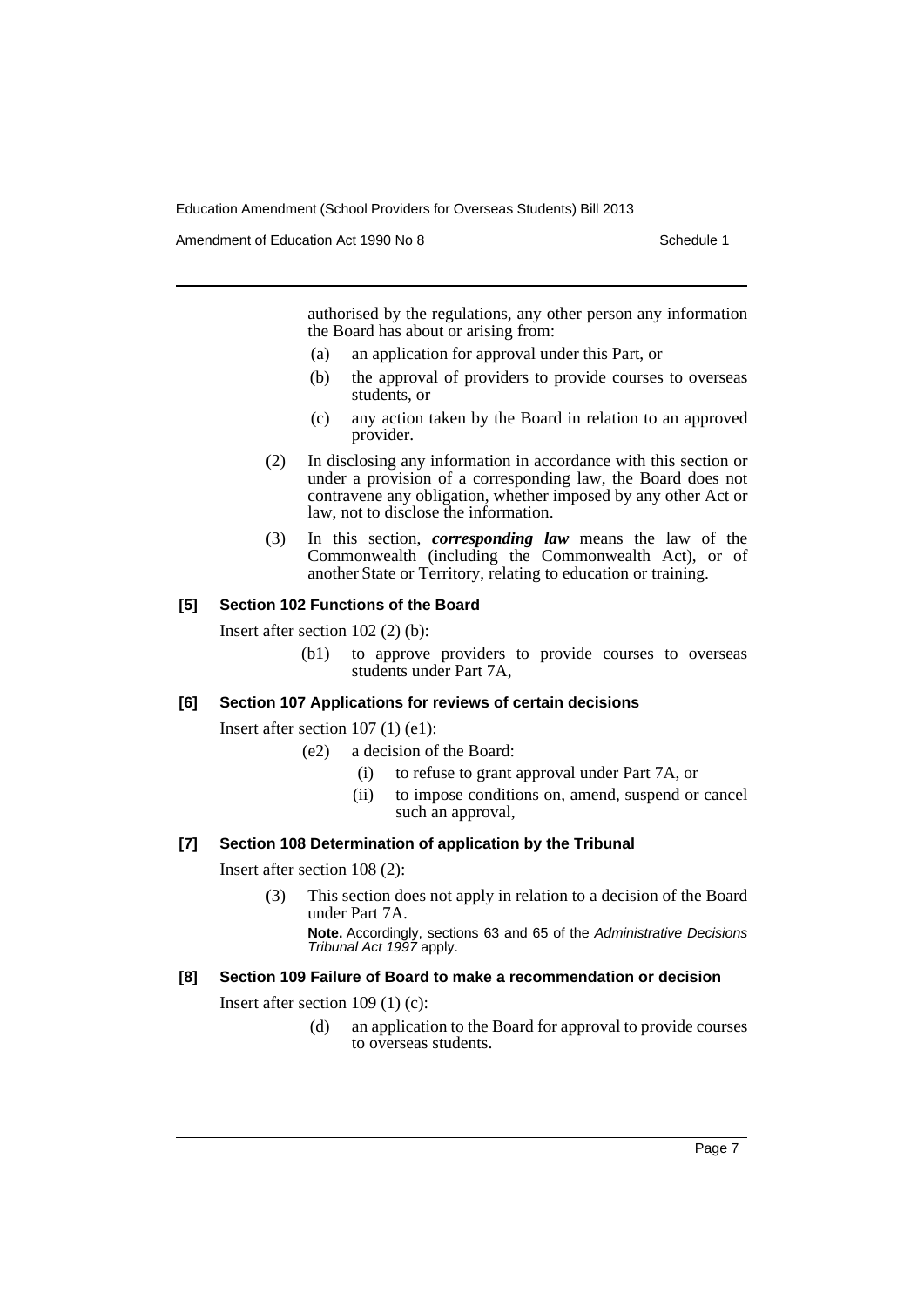## **[9] Section 121 Entry to premises**

Insert after section 121 (1):

- (1A) For the purposes of an inspection of premises under Part 7A, a Board inspector:
	- (a) is at all reasonable times to have full and free access to the premises and any documents that are on the premises, and
	- (b) may remove, or make copies of, any such documents.

## **[10] Section 123 Evidence**

Insert after section 123 (5):

- (6) In any proceedings under this Act, a certificate purporting to be authenticated by the Board, or to be signed by an officer prescribed by the regulations, stating any of the following matters is admissible in evidence and is prima facie evidence of the matters stated in the certificate:
	- (a) that a person or body was or was not, on a day or during a period specified, an approved provider (within the meaning of Part 7A),
	- (b) that a person or body, as such a provider, was or was not approved to provide courses generally, a specified class of courses or a specified course.

#### **[11] Section 131 Rules of Board**

Omit "registration and accreditation set out in Parts 7 and 8" from section 131 (1A).

Insert instead "registration, approval and accreditation set out in Parts 7–8".

#### **[12] Schedule 3 Savings, transitional and other provisions**

Insert at the end of clause 2 (1):

any other Act that amends this Act